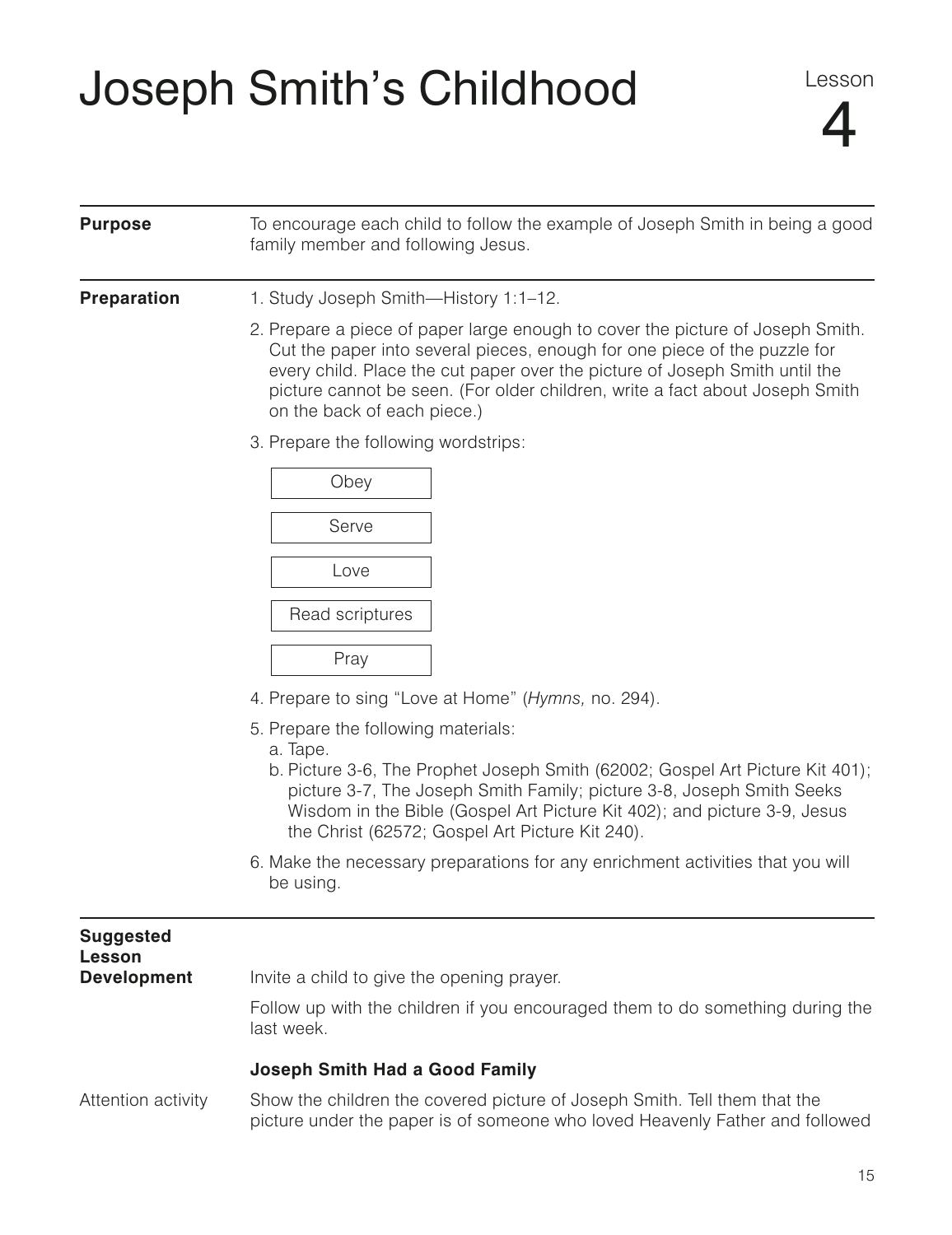the teachings of Jesus Christ. Tell the children one of the following facts, and ask a child to remove one piece of paper from the covered picture. Repeat this process until all the pieces have been removed and the children can see the picture. (For a class of older children, you might want to write these facts on the back of the pieces of paper and have the children take turns removing a piece of paper and reading aloud the information on the back.)

Facts about Joseph Smith:

- He liked to play games.
- He had blue eyes.
- He was born on 23 December.
- His mother's name was Lucy.
- His family members were not rich, but they were happy.
- He was a hard worker.
- He was named after his father.
- He was honest.
- He was visited by angels.
- His wife's name was Emma.
- He was a strong man.

Then ask the children:

- Who is this?
- What else do you know about Joseph Smith?

If the children have questions about Joseph Smith, discuss them briefly. Explain that he was the first prophet and President of The Church of Jesus Christ of Latter-day Saints. He was a very kind and loving person. Explain that the children will learn more about Joseph Smith in a future lesson.

Picture and story Show the children picture 3-7, The Joseph Smith Family, and tell them the following about Joseph's childhood:

> In the picture, Joseph Smith is the boy on the right in the white shirt. He had blue eyes and light brown hair. He had many brothers and sisters. Joseph was a cheerful, happy boy who liked to laugh, play ball, wrestle, slide on the ice, and play games.

> When Joseph was young, his family held school at home because no school was located nearby. Later, Joseph and his brothers and sisters went to school, where they learned more about reading, writing, and mathematics.

> Joseph's family cleared part of the land that they were buying and built a small log home south of Palmyra, New York. The log home had small glass windows and a wood plank floor. The rooms were heated by a large, stone fireplace located in the kitchen. The Smiths used light from a tin candlestick with a tallow dip in it because there was no electricity. They planted wheat, corn, beans, and flax. Lucy Smith and her daughters used the flax to produce linen cloth. The men cleared the trees off of their land and set them aside to dry so they could burn them and sell the ashes to make soap. The Smiths made split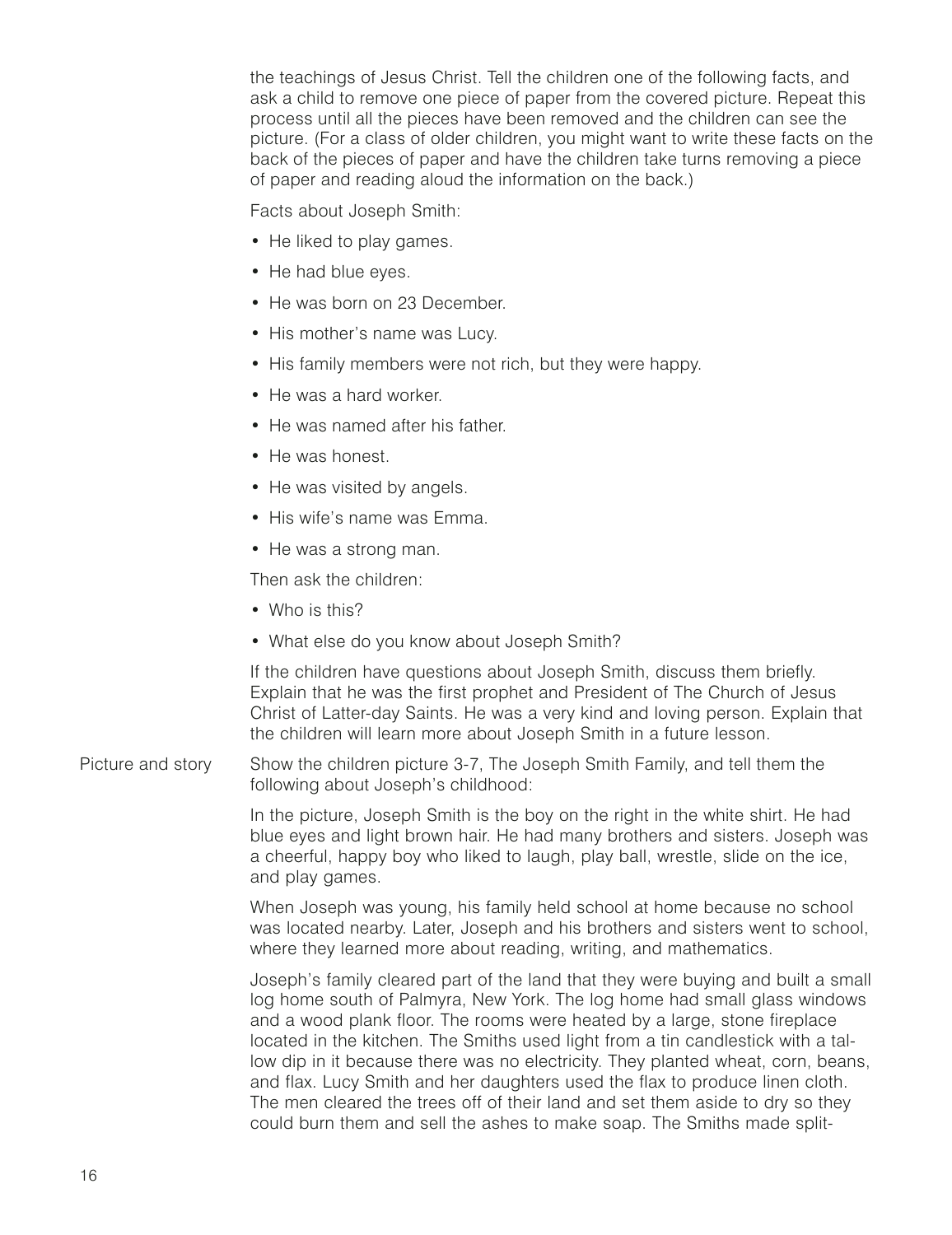wood chairs and baskets. Lucy said that they were able to build a comfortable though humble home that was "neatly furnished by [their] own industry." (See Donald L. Enders, "A Snug Log House," *Ensign,* Aug. 1985, pp. 14–22 and Dale L. Berge, "Archaeological Work at the Smith Log House," *Ensign,* Aug. 1985, pp. 24–26.)

- How is your home like Joseph Smith's?
- How is your home different from Joseph Smith's?

Joseph Smith's father did many things to make a living, including farming. Joseph worked hard with his father to grow grain, fruits, and vegetables. The family also raised cattle, hogs, and poultry. They made barrels, buckets, and brooms. Joseph's mother and sisters worked hard cooking, sewing, cleaning, tending the younger children, making cheese and butter, and tending the kitchen, garden, and milk cows. One year the Smith family won a prize for producing the best quality maple syrup in the county.

- What kind of work does your family do together?
- What could you do to help your family?

When Joseph Smith was young, few hospitals and medicines were available. Doctors traveled to the homes of sick people to help them.

When Joseph Smith was a boy, he became very ill. Joseph's leg became infected and swollen. It was very painful. The pain was worse when the doctor had to cut the leg open to clean out the infection. No hospital was nearby, so the operation had to be done in Joseph's home. Joseph had no medicine to stop the pain during the operation, so he felt great pain.

The infection came back, and Joseph's leg remained painful and swollen. Finally, the doctor decided that the leg was not going to heal; he thought that he would have to cut it off so that the infection would not spread to the rest of Joseph's body and kill him. Of course, Joseph's family was very worried. His mother prayed that something could be done to save the leg. Then she asked the doctor to try once more to cut out the infected area of the leg. The doctor agreed.

With no medicines to stop the pain, the doctor wanted Joseph to drink liquor to help him bear the pain. But Joseph would not drink it. The doctor wanted to tie Joseph to the bed so he wouldn't kick during the operation. But Joseph chose not to be tied down. Instead, he chose to have his father hold him in his arms. Joseph asked his mother to go outside during the operation so she wouldn't have to watch. He knew it would be hard on her and didn't want to upset her.

During the long and painful operation, Joseph's father held him tightly. When it was over, Joseph was weak and tired, but all the infection was gone. Joseph's leg was saved.

- How did Joseph Smith show his family that he loved them? How did they show their love for him?
- How is your family like Joseph Smith's?
- In what ways do you want to be like Joseph Smith?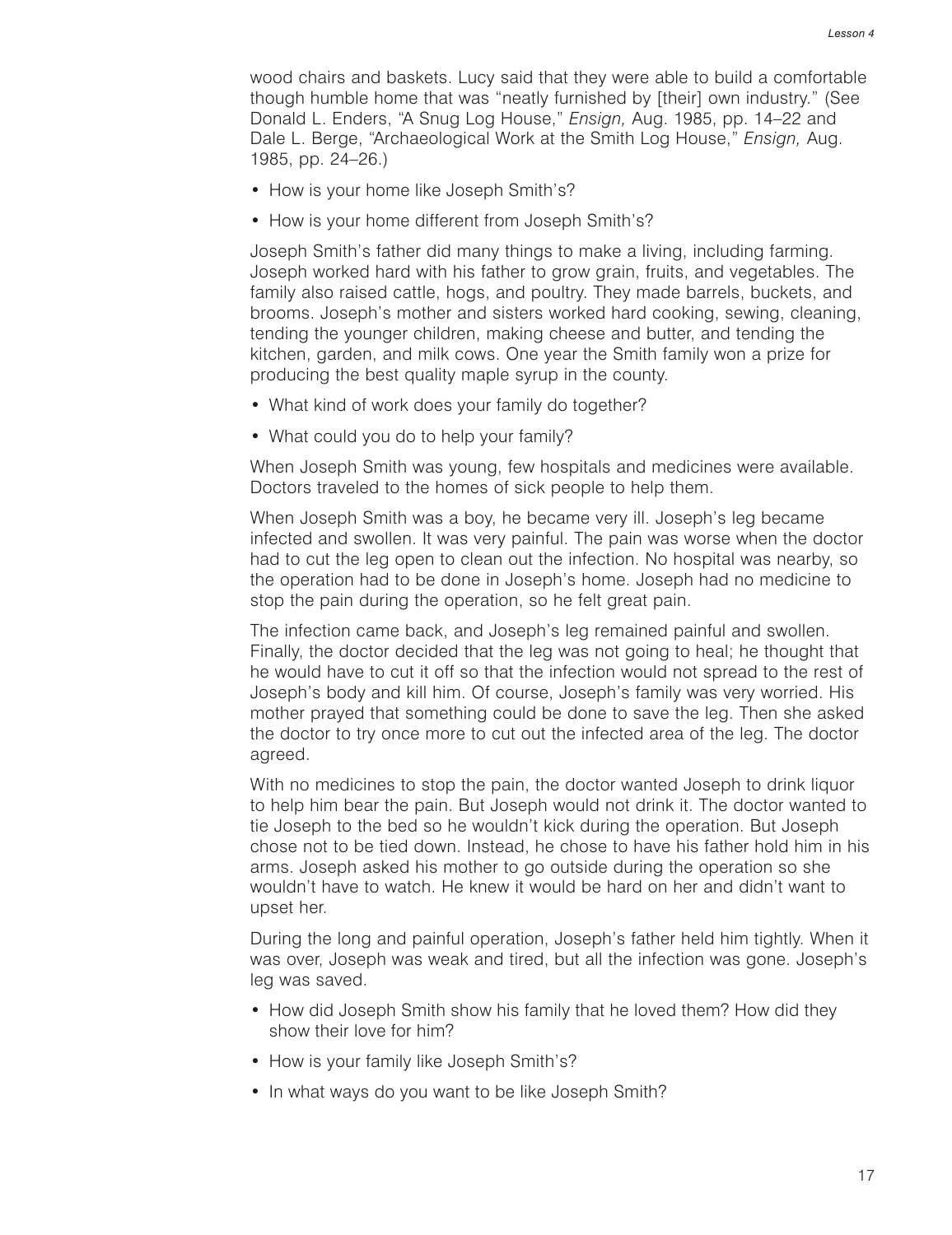## **Joseph Smith Obeyed Jesus Christ's Teachings**

Wordstrip activity Joseph Smith's family was probably like your family in many ways. They often prayed together. They often sang, went to church, and read the Bible together. They tried to obey Jesus' teachings.

> Lay the wordstrips face up on the table or on the floor. Ask an older child to choose a wordstrip and say the word aloud or tape it on the chalkboard. Explain to the children that the wordstrips describe ways in which Joseph Smith followed Jesus' teachings. As each wordstrip is chosen, tell the children what Joseph did to follow that teaching and discuss how they can also follow Jesus Christ.

*Obey.* Joseph knew the Bible said, "Honour thy father and thy mother" (Exodus 20:12). Joseph honored his parents by being loving and obedient.

• What are some things we can do to show that we love and obey our parents?

*Serve.* Jesus taught that we should serve others. Joseph Smith was a good worker and always tried to do his share of the work without complaining. He served his family by being helpful and working hard.

• How have you served your family members this week?

*Love.* One of Joseph's best friends was his brother Hyrum, who was six years older than he was. All the brothers and sisters in Joseph's family played together often. They tried to show love for one another.

Sing or say the words to "Love at Home":

There is beauty all around When there's love at home; There is joy in ev'ry sound When there's love at home. Peace and plenty here abide, Smiling sweet on ev'ry side. Time doth softly, sweetly glide When there's love at home.

- When did you last tell your parents that you love them? Your brothers and sisters?
- How do you show love to your family members?

*Read scriptures.* Joseph knew that the teachings of Jesus Christ are important. He often thought about Heavenly Father and Jesus. He wanted to learn more about them, so he often read in the Bible and prayed. Show picture 3-8, Joseph Smith Seeks Wisdom in the Bible.

• Why is reading the scriptures important?

*Pray.* When Joseph Smith was sick, his mother prayed to Heavenly Father for help. Heavenly Father answered her prayer and helped Joseph get well.

- What can you ask Heavenly Father to help you do?
- What else can you pray to Heavenly Father about?